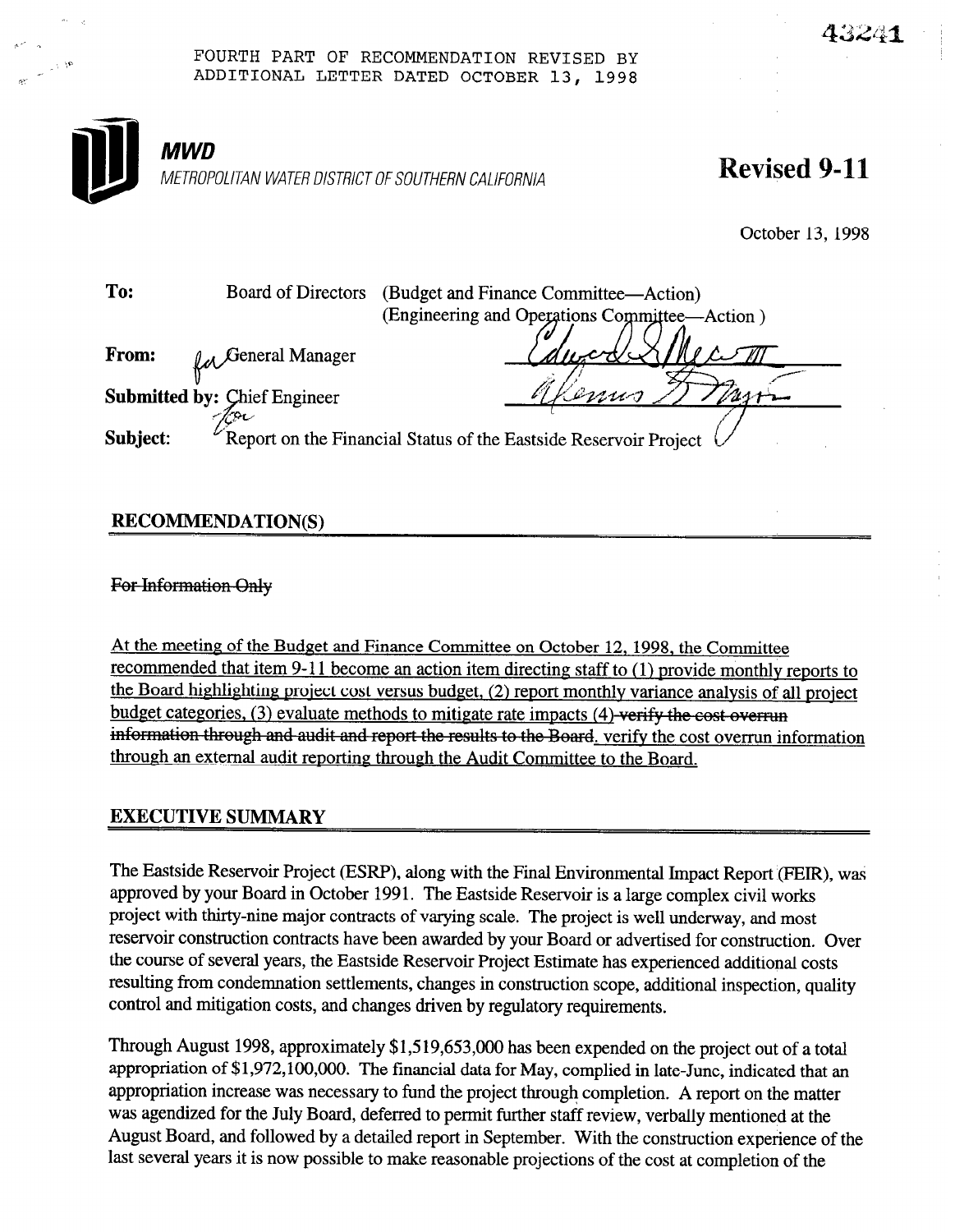project. Based on this experience our estimate is that the cost of the project will increase to a total appropriation of \$2,192,100,000, representing an 11% increase over the seven (7) year construction period (1994-2001).

Intensive review of the capital and other program costs is underway to absorb or minimize the effects of this cost increase on water rates. In the worst case, without such adjustments, the rate impact would be \$5-9 per acre foot by the year 2005. In addition, management has committed to the following actions and other measures as appropriate:

- Initiation of an audit of the cost overrun and chronology of events with results reported to the Board.
- Providing monthly reports to the Board highlighting project cost versus budget.
- Conducting analysis of rate impacts, reporting methodology and cash flow requirements.

## DETAILED REPORT

The ESRP will be formed by two earth/rockfill dams, 4.5 miles apart, within the Domenigoni and Diamond Valleys; plus a third earth/rockfill dam at the low point in the north rim, providing storage capacity of 800,000 acre feet, and a surface area of 4,500 acres. Associated hydraulic structures consist of an Inlet/Outlet Tower, Pumping Plant, Pressure Control Structure, connecting tunnels, delivery pipeline, roadway and canal relocations, and forebay. The East Dam will be approximately 185 feet high and 10,500 feet long; the West Dam will be approximately 285 feet high and 9,100 feet long; and the Saddle Dam will be approximately 130 feet high above the low point in the ridgeline and 2,300 feet long.

In April 1992, a project cost estimate of \$1,837,000,000 was prepared based on project features contained in the Final Environmental Impact Report. The project was tracked against this estimate through October 1994 at which time it was recognized that an increase in budget was warranted based on increased cost of land, design changes and associated construction costs. At that time, a revised project estimate of \$1,972,100,000, including a \$139,000,000 contingency, was developed and has been used to track the financial performance of the project to this date. This contingency grew to \$15 1,300,OOO by November 1995 due to a number of cost reduction factors.

Following the establishment of the project budget of \$1,972,100,000, very favorable bids were received on the West Dam in November 1995 resulting in an increase in total contingency from \$151,300,000 to \$268,500,000. Over a period of three years, the increased cost of contract administration, inspection and quality control largely absorbed the additional contingency generated by the favorable West Dam bid. Over a similar period, the cost of extra work orders, additional land and mitigation costs, and design costs during construction have reduced the remaining contingency to the point where cost growth was projected to exceed the project budget. Nevertheless, the cost of design at 11% of construction cost and the cost of contract administration at 17.8% of construction cost were found to be consistent with industry experience for similar work. As noted below, the cost of design and contract administration were initially low.

The potential for cost growth beyond the project budget was first observed in December 1997, although staff believed it could be accommodated through cost control measures. The financial data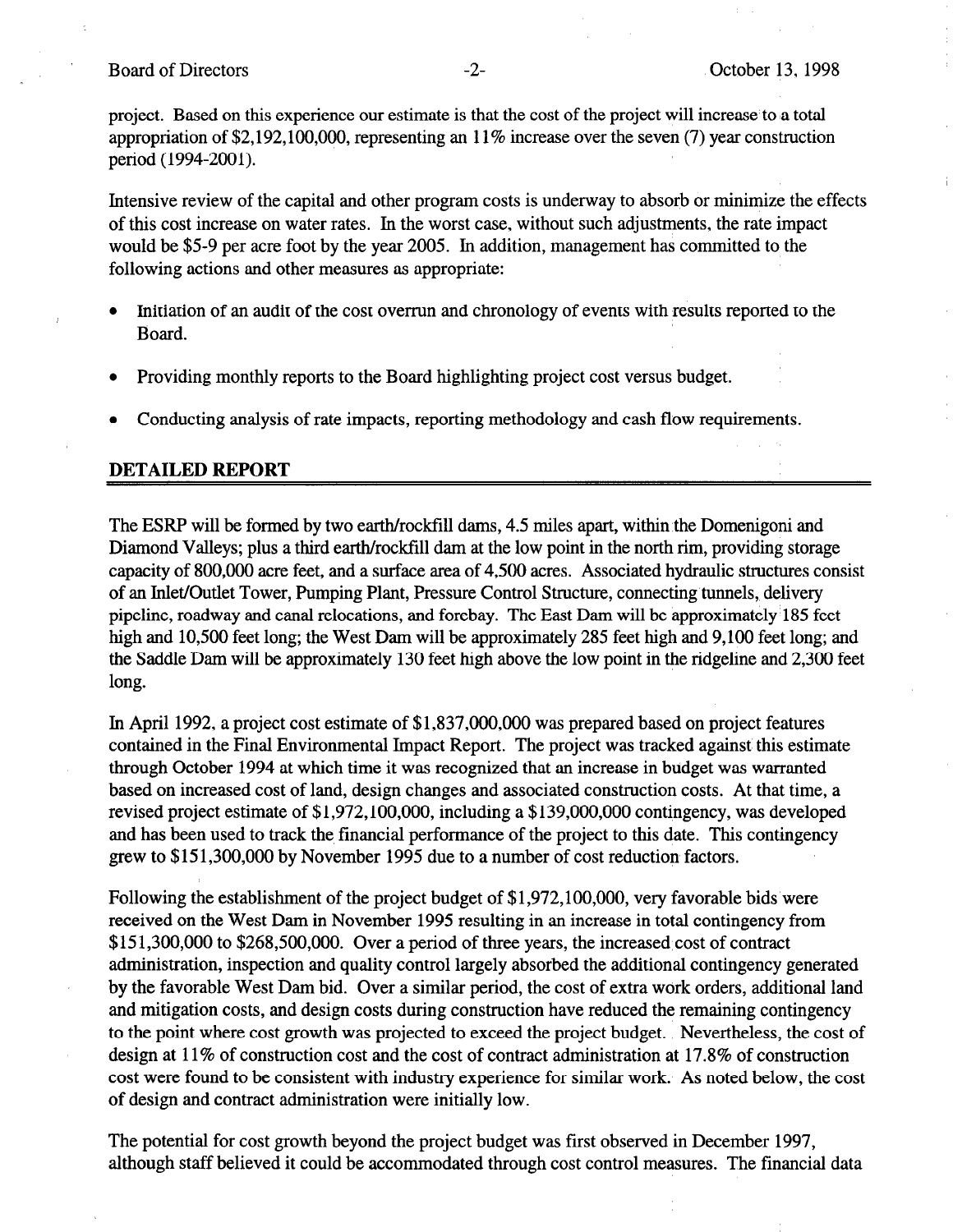for May, compiled in late-June, indicated that an appropriation increase would be required. A report on the matter was agendized for the July Board, deferred to permit further staff briefing, verbally mentioned in August, and followed by an oral report in September.

A summary of key scope changes of the project and an assessment of costs'was presented at the September Board. A more detailed summary of project cost growth is summarized by project feature in Attachment 1 and further detailed in the following paragraphs:

Contract Administration. Staff had originally envisioned moderate personnel needs for inspection and quality control based a more traditional field staffing approach. Upon initiation of the contracts, contractors uniformly assigned multiple-shift or even triple-shift operations to the work. Upon our reevaluation, considerably higher personnel needs were identified to keep pace with the work of the contractors including necessary inspection and quality control staff, and soils and concrete laboratory field operations. The need for a much more extensive grouting inspection force was also recognized as the contractor work plans were developed, resulting in an immediate 25% increase in inspection needs for the project. Several of the major contracts have also experienced delays of up to 5 months requiring a longer period of service which resulted in additional costs. On numerous occasions, Metropolitan has performed a review of the minimum personnel need based on work plans of the contractors. On all occasions, it was found that the CA staff was the minimum required to perform the necessary inspection, quality control, surveying, and resident engineering work for each shift and construction operation.

The CA cost, including post design services, is 17.8% of construction value, or in the range of industry experience for this type of work.

It should be noted that the field operations at the Eastside Reservoir Project are the largest that we are aware of anywhere in the United States. Over 200,000 cubic yards per day of earth and rock are regularly placed. Total movement of earth and rock exceeds 150,000,000 cubic yards, more than two times the total excavation of the "Chunnel" linking England and France and the seventh largest undertaking of this type accomplished worldwide.

Dams. The projected cost of the West Dam reflects cumulative extra work orders equivalent to 17% of original contract value. The projected cost of the East Dam reflects cumulative extra work orders equivalent to 9% of original contract value. Extra work orders relate to such items as changes in zonation of the dams to accommodate the types of materials excavated from the borrow areas, and overruns or underruns due to differing elevations of bedrock from that contained in the contract plans. In addition, claims have been filed or are expected to be filed by the contractor from which litigation may result. Funding for this contingency is not included in this revised project estimate. Staff disputes these claims.

Hydraulic Structures. Original estimates for major structures, including the separately fabricated pumps and valves, were generally lower than actual cost. Pumps, valves, and fittings have been procured separately due to the two to three year lead time needed for fabrication. These items were originally included in the cost of the hydraulic structures but later broken out for advance fabrication to avoid a delay in the commissioning of these structures and to ensure that the total project schedule was not delayed. Changes in construction drawings for the hydraulics structures have been required before these fabricated items could be installed. Modifications to construction work have resulted from vendor submittals, control wiring diagrams, contractor furnished equipment, and regulatory requirements driven by the State of California Division of Safety of Dams. The projected cost of the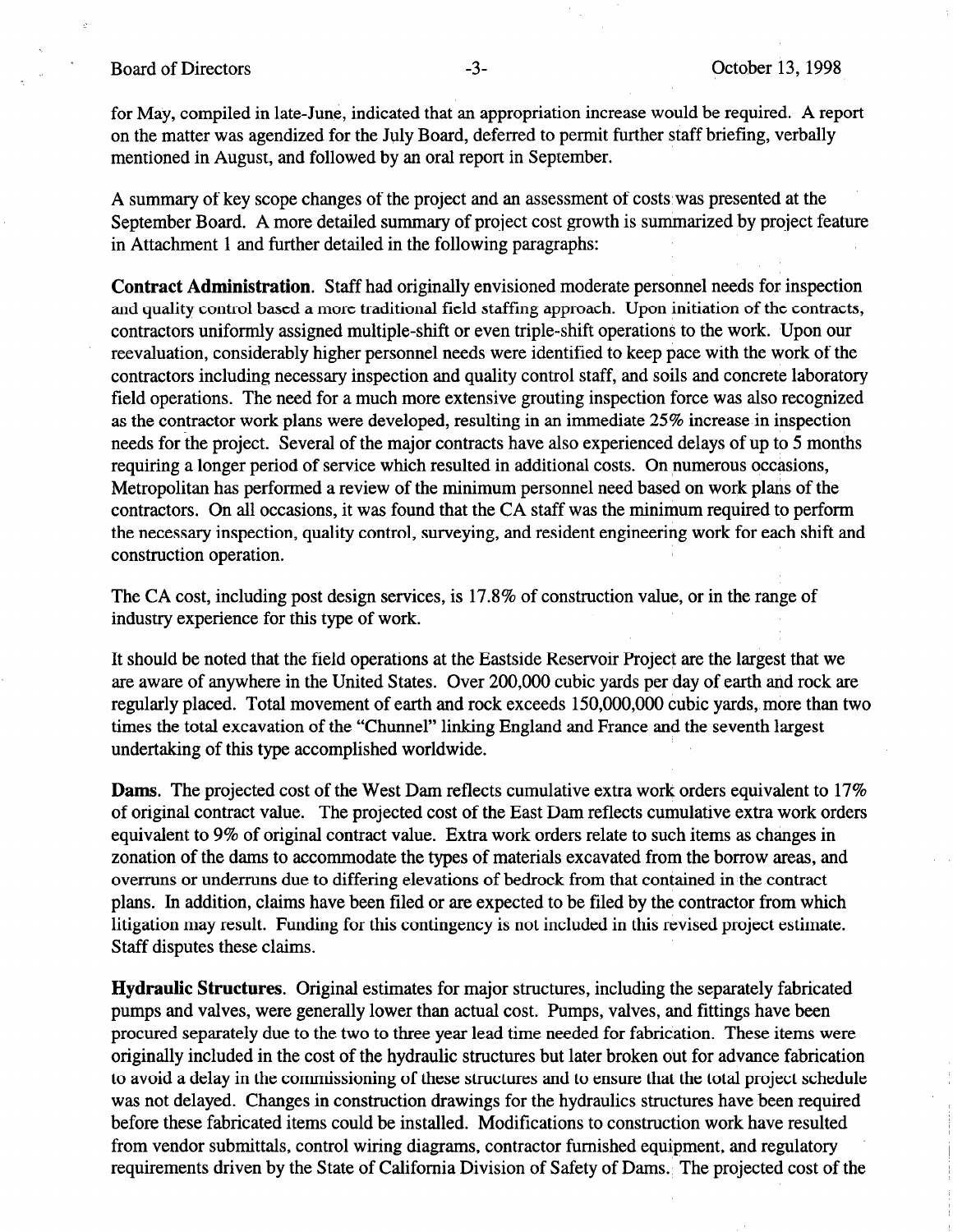## Board of Directors **-4**- October 13, 1998

Pumping Plant reflects cumulative change orders equivalent to 15% of original contract value. The projected cost of the Inlet/Outlet Tower reflects cumulative change orders equivalent to 16% of original contract value.

Ancillary Contracts. Ancillary facilities have experienced moderate cost growth. Actual costs were lower than projected for the Eastside Pipeline and Habitat Clearing, and are expected to be under budget for Site Completion and the OCIP program. Certain operational roads were not considered in the original design, such as Dam Access Roads, the Quarry Road, and modifications to the High Water Road. Operation roads are included as a project cost. Roads accessing recreation areas are included as a recreation cost. Likewise, State Street & Highway 79 Improvements and Aesthetic Treatment of the Spoil Areas were not included in the original scope. State Street improvements are a project commitment of the Newport Road Improvement MOU. Highway 79 improvements are included as a project mitigation feature based on updated traffic studies. Aesthetic treatment of spoil areas (tree planting and irrigation only) are included as part of the project.

Design. Design costs have experienced growth consistent with expanded post design needs during the construction phase. The design staff consisted primarily of consultant personnel and Metropolitan staff co-located at the Cal Plaza office. This resulted in an efficient method of performing'the work, with ease of communication between the consultant and Metropolitan staff.

All work was accomplished within assigned schedules at a cost of 11% of construction value, or well within industry experience for this type of work.

Following completion of the main design effort, a contingent of design personnel were required to perform post-design services during construction. These personnel have responded to the submittal of numerous vendor drawings for pumps, motors, valves, and other fabricated equipment, as well as significant shop drawing submittals from the construction contractors. It has been necessary to retain these personnel through much of the construction phase to respond to these needs. As necessary, these personnel were supplemented with Metropolitan staff for efficient performance of work.

Recreation. The recreation budget was increased from \$33,000,000 to \$58,000,000 based on a refined estimate which was presented to the Board in December 1997, excluding initial start up costs which will be repaid in the initial years of operation.

Land. Land costs have increased mainly due to condemnation settlements, principally the Domenigoni settlement.

Mitigation. Mitigation costs have increased in response to expanded field operations and more focused emphasis on compliance efforts. Increased staff has been required to monitor dust control measures due to enhanced AQMD presence and the threat of punitive enforcement actions. Enhanced groundwater mitigation measures have been prompted by legislative intervention substantially exceeding anticipated FEIR needs, including injection wells and installation of surface water connections. Monitoring and recovery of paleontological finds exceeded any prediction of the quantity of these artifacts. Four full time staff (two on each shift at each dam) have been required to monitor the work. Native American monitoring has continued for a period of several years at varying levels of presence.